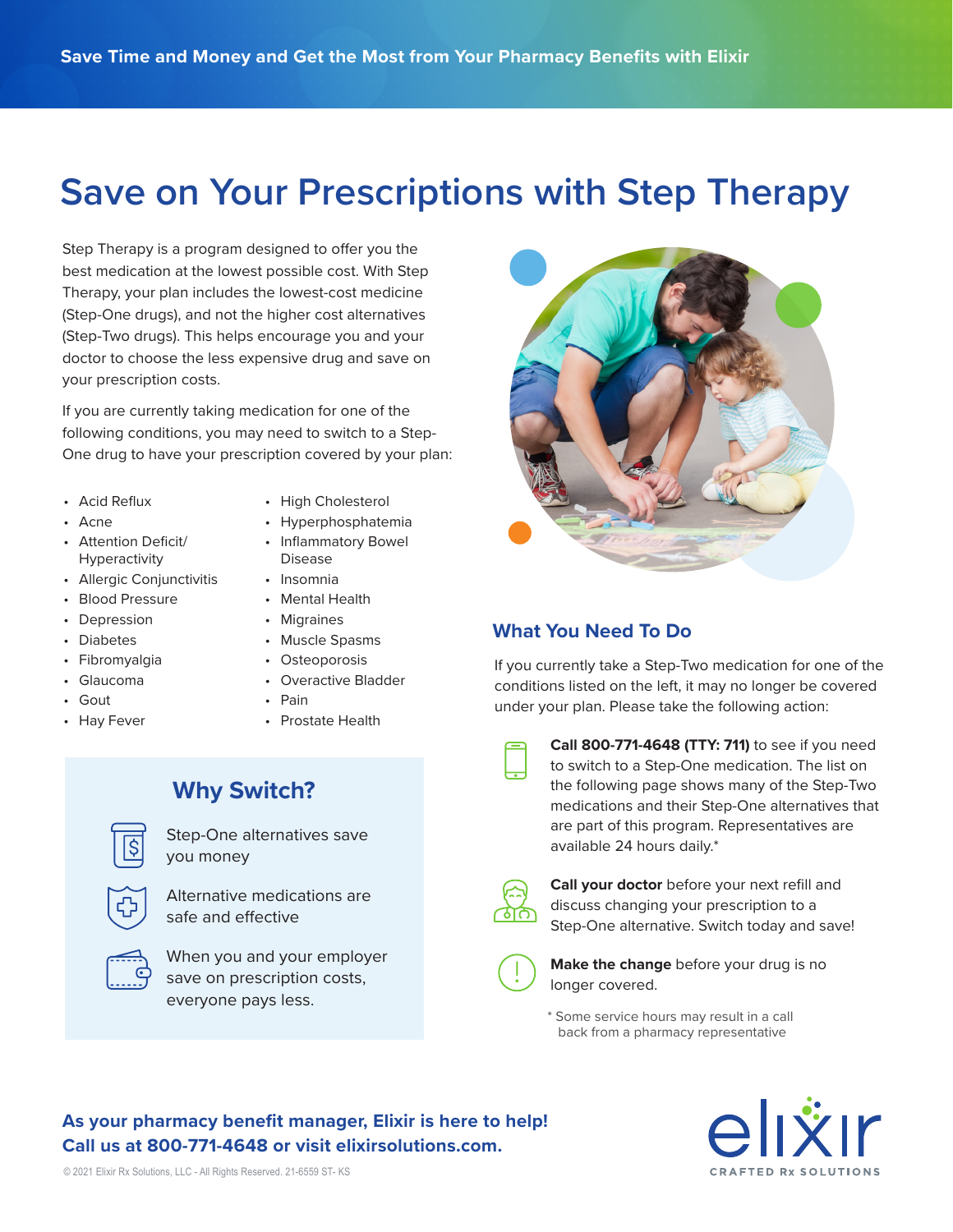## **Step Therapy**



| <b>STEP THERAPY CATEGORY</b>                                        | <b>STEP-ONE</b>                                                                                                                               | <b>STEP-TWO</b>                                                                                                                                                                            |
|---------------------------------------------------------------------|-----------------------------------------------------------------------------------------------------------------------------------------------|--------------------------------------------------------------------------------------------------------------------------------------------------------------------------------------------|
| <b>ACE Inhibitor/Calcium Channel</b><br><b>Blocker Combinations</b> | amlodipine/benazepril                                                                                                                         | trandolapril/verapamil, perindopril/amlodipine                                                                                                                                             |
| Renin Angiotensin System<br>Antagonists                             | candesartan, irbesartan, irbesartan-HCTZ,<br>Iosartan, Iosartan-HCTZ, olmesartan, olmesartan-<br>HCTZ, telmisartan, valsartan, valsartan-HCTZ | azilsartan, azilsartan-HCTZ, candesartan-<br>HCTZ, eprosartan-HCTZ, telmisartan-HCTZ                                                                                                       |
| ADHD - Amphetamine Products                                         | amphetamine/dextroamphetamine (generic),<br>amphetamine/dextroamphetamine ER (generic),<br>dextroamphetamine (generic),                       | amphetamine, amphetamine/<br>dextroamphetamine (brand),<br>dextroamphetamine (brand),<br>dextroamphetamine ER (brand),<br>dextroamphetamine solution,<br>lisdexamfetamine, methamphetamine |
| <b>ADHD - Miscellaneous Stimulants</b>                              | dexmethylphenidate (generic),<br>methylphenidate (generic),<br>methylphenidate ER (generic),                                                  | methylphenidate (brand), methylphenidate<br>patches, methylphenidate solution,<br>methylphenidate suspension,<br>methylphenidate chewable,<br>serdexmethylphenidate/dexmethylphenidate     |
| Alpha-1 Blockers                                                    | alfuzosin, doxazosin, silodosin, tamsulosin,<br>terazosin                                                                                     | doxazosin ER, dutasteride-tamsulosin                                                                                                                                                       |
| <b>Atypical Antipsychotics</b>                                      | aripiprazole, olanzapine, quetiapine,<br>risperidone, ziprasidone                                                                             | lumateperone, iloperidone, paliperidone<br>lurasidone, brexpiprazole, asenapine                                                                                                            |
| Bisphosphonates                                                     | alendronate, ibandronate                                                                                                                      | risedronate                                                                                                                                                                                |
| <b>Bladder Antispasmodics</b>                                       | flavoxate, oxybutynin, tolterodine, trospium                                                                                                  | darifenacin, fesoterodine, solifenacin,<br>oxybutynin patch                                                                                                                                |
| Beta Blocker (Cardio Selective)                                     | atenolol, betaxalol, bisoprolol, metoprolol<br>succinate, metoprolol tartrate                                                                 | nebivolol                                                                                                                                                                                  |
| <b>Calcium Channel Blockers</b>                                     | amlodipine, felodipine, isradipine, nicardipine SR,<br>nifedipine, nifedipine ER                                                              | levamlodipine, nisoldipine                                                                                                                                                                 |
| Fibromyalgia (Various Drug Classes)                                 | amitriptyline, cyclobenzaprine IR, desipramine,<br>gabapentin IR                                                                              | milnacipran                                                                                                                                                                                |
| <b>GI Glucocorticoids</b>                                           | budesonide (generic Entocort)                                                                                                                 | budesonide (Ortikos), budesonide (Uceris<br>and generic)                                                                                                                                   |
| Gout                                                                | allopurinol                                                                                                                                   | febuxostat                                                                                                                                                                                 |
| <b>Metformin ER Products</b>                                        | metformin ER (generic Glucophage XR)                                                                                                          | metformin ER (brand and generic Fortamet)                                                                                                                                                  |
| <b>Statins</b>                                                      | atorvastatin, lovastatin, pravastatin, rosuvastatin,<br>simvastatin                                                                           | lovastatin ER, fluvastatin, pitavastatin                                                                                                                                                   |
| <b>Muscle Relaxants</b>                                             | baclofen, carisoprodol 350 mg, chlorzoxazone,<br>cyclobenzaprine (generic Flexeril),<br>methocarbamol, orphenadrine, tizanidine               | carisoprodol 250 mg, cyclobenzaprine<br>(Fexmid and generic), metaxalone                                                                                                                   |
| Nasal steroids                                                      | budesonide (Rhinocort AQ), flunisolide (Nasaral)<br>fluticasone propionate (Flonase)                                                          | beclomethasone (QNASL, Beconase AQ),<br>fluticasone/azelastine (Dymista), mometasone<br>(Nasonex), ciclesonide (Omnaris)                                                                   |
| <b>Ophthalmic Antihistamines</b>                                    | alomide, azelastine drops, cromolyn 4%,<br>epinastine drops, olopatadine drops (generic<br>Patanol)                                           | nedocromil drops, bepotastine drops,<br>alcaftadine drops, olopatadine drops<br>(Pataday, Pazeo)                                                                                           |